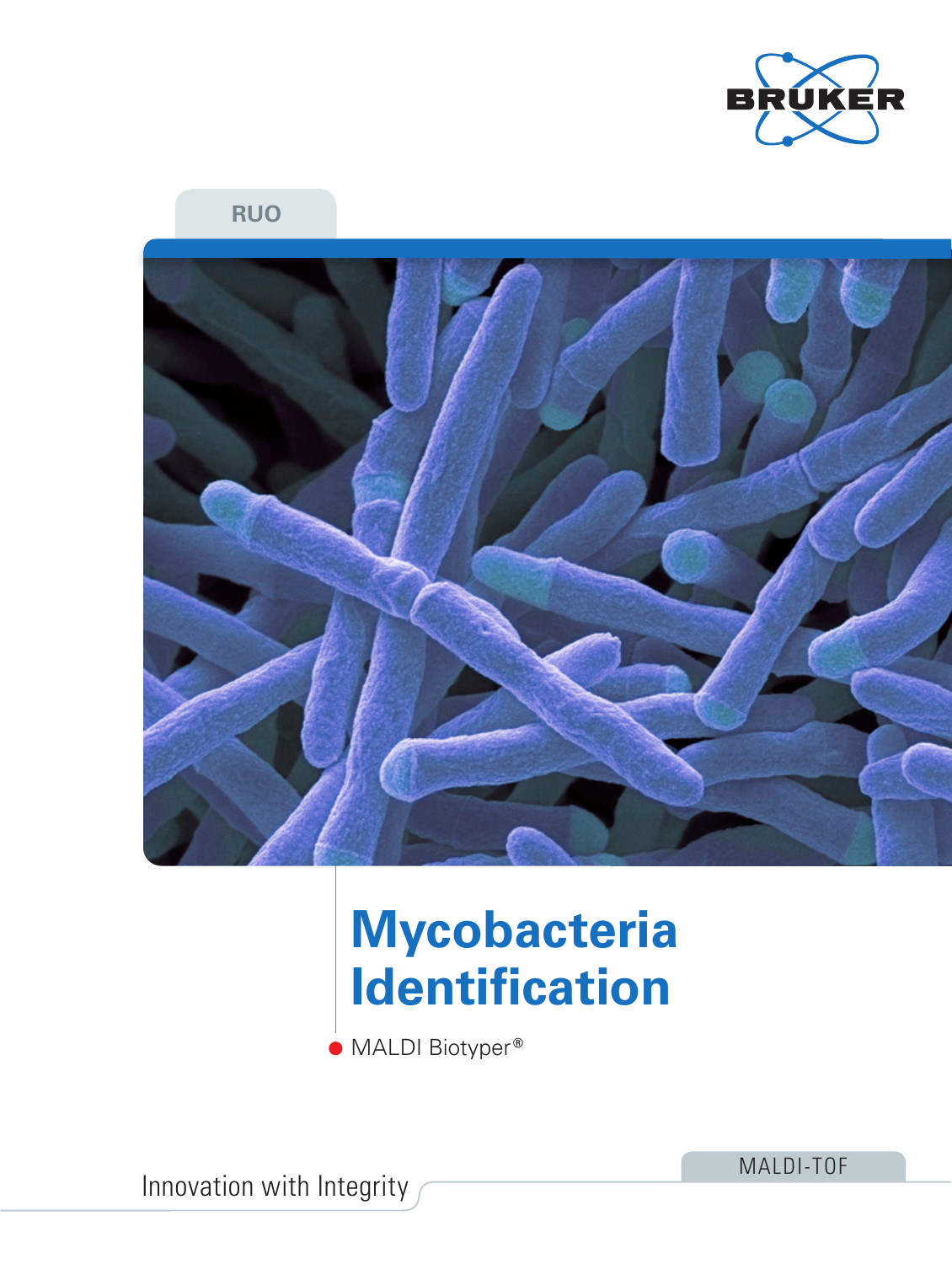### **Confident Mycobacteria Identification**



The genus *Mycobacterium* includes, as major groups, the important pathogens of the *Mycobacterium tuberculosis* complex (MTC) and the nontuberculous mycobacteria (NTM). Members of the latter group are cited increasingly as the cause for opportunistic infections among immuno-compromised patients. This trend and the rise of antibiotic resistance in this genus demand improved differentiation among *Mycobacterium* species.

#### **Covering the vast majority of Mycobacteria**

The MBT Mycobacteria Library is the comprehensive solution for laboratories in need of highly reliable and fast mycobacteria identification via MALDI-TOF mass spectrometry. The MBT Mycobacteria RUO Library 7.0 covers 182 of the currently known 201 mycobacteria species. The natural variability of *Mycobacterium* species is ensured by 896 Strains - of which more than 500 are clinical isolates.

The accompanying MBT Mycobacteria RUO software module with adapted data acquisition and analysis secures high sensitivity of mycobacteria identifications.

#### **Optimized and safe extraction**

In general, *Mycobacterium* species are more demanding for MALDI-TOF MS analysis than most other bacteria. This is due to the rigid cell wall and a low metabolic activity, which is associated with a lower number of ribosomes.

As ribosomal proteins are the main analyte molecules for microorganism identification by MALDI-TOF, an optimized sample preparation protocol is key to yielding good quality spectra.

*Mycobacterium* samples need to be considered as biosafety level 3 organisms until the identification result is available, hence reliable inactivation is an indispensable step of the sample preparation protocol.

Image on front page: Coloured scanning electron micro-graph (SEM) of *Mycobacterium smegmatis* bacteria.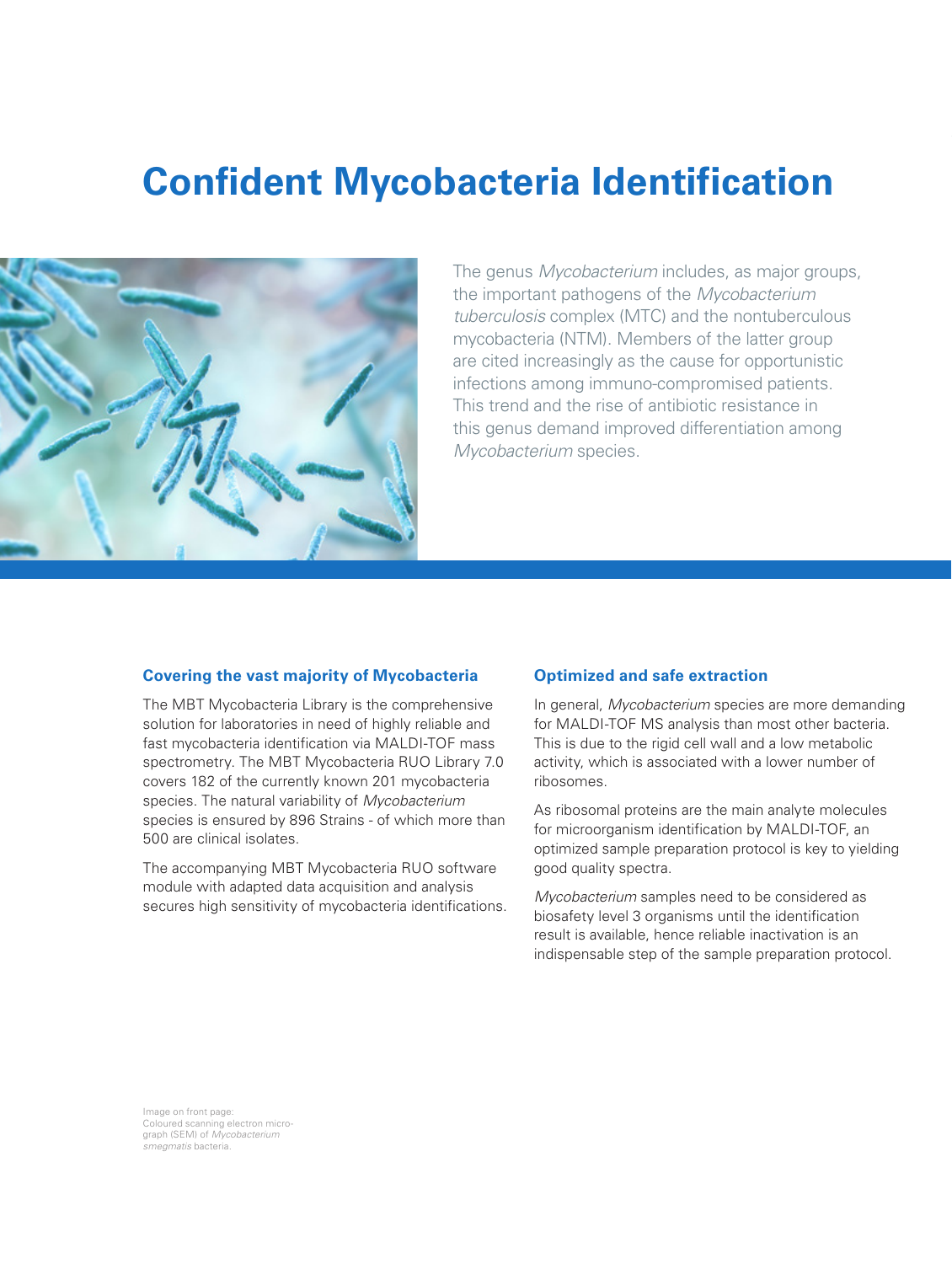### **MBT Mycobacteria Kit (RUO)**

#### **One workflow for solid media and liquid cultures**

The new MBT Mycobacteria Kit offers a dedicated sample preparation method for *Mycobacterium* spp. cultivated in liquid as well as on solid media. Unlike other procedures, the inactivation method of this kit does not require boiling but comprises a convenient and user-friendly incubation of the bacteria with an Inactivation Reagent, at room temperature. Additionally, the MBT Mycobacteria Kit reduces the overall hands-on time from more than 1 hour to less than 45 minutes.



#### **One reference library for solid media and liquid cultures**

Spectra of most mycobacteria strains grown on solid Löwenstein-Jensen or BACTEC™ MGIT™ (BD Diagnostics) liquid media show no significant variation. For those with varying spectra, reference spectra from both liquid and solid media are stored in the mycobacteria reference library.

#### **International mycobacteria consortium**

The aim of this consortium is to collect securely identified mycobacteria strains to create a library as the basis for the highest performance in mycobacteria identification.

Thirty laboratories spread across 11 countries have provided well-characterized clinical strains from which more than 580 reference entries have been derived, improving significantly the strain coverage for clinical analyses.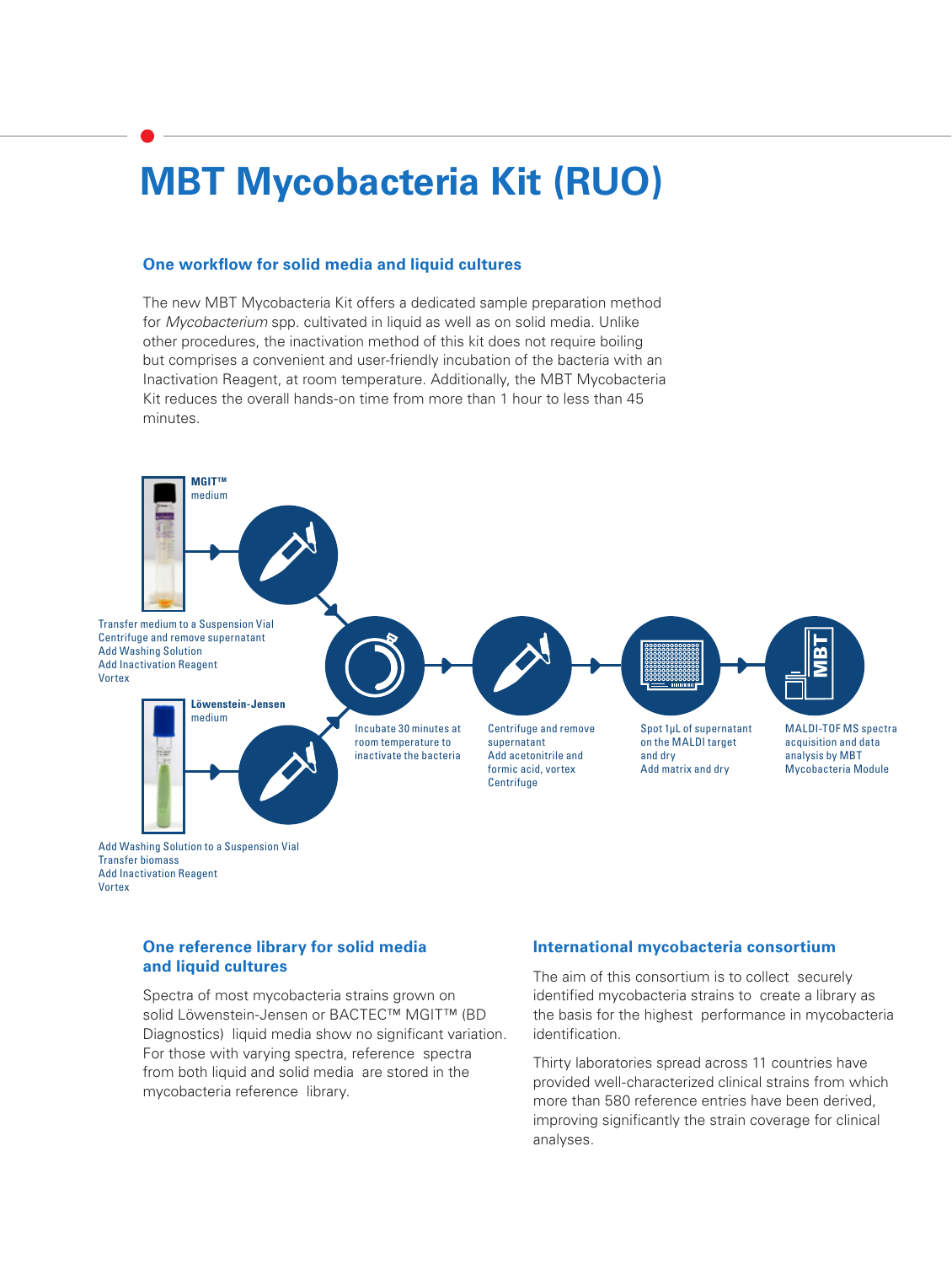## **Mycobacteria Library**

#### **182 species entries**

| M. abscessus        | M. diernhoferi        | M. kyorinense       | M. pseudoshottsii    |  |
|---------------------|-----------------------|---------------------|----------------------|--|
| M. africanum        | M. doricum            | M. lacus            |                      |  |
|                     |                       |                     | M. psychrotolerans   |  |
| M. agri             | M. duvalii            | M. lehmannii        | M. pulveris          |  |
| M. aichiense        | M. eburneum           | M. lentiflavum      | M. pyrenivorans      |  |
| M. algericum        | M. elephantis         | M. litorale         | M. rhodesiae         |  |
| M. alsense          | M. engbaekii          | M. llatzerense      | M. riyadhense        |  |
| M. alvei            | M. europaeum          | M. longobardum      | M. rufum             |  |
| M. angelicum        | M. fallax             | M. lutetiense       | M. rutilum           |  |
| M. anyangense       | M. farcinogenes       | M. madagascariense  | M. salmoniphilum     |  |
| M. aquaticum        | M. flavescens         | M. mageritense      | M. saopaulense       |  |
| M. arabiense        | M. florentinum        | M. malmoense        | M. sarraceniae       |  |
| M. arcueilense      | M. fluoranthenivorans | M. mantenii         | M. saskatchewanense  |  |
| M. aromaticivorans  | M. fortuitum          | M. marinum          | M. scrofulaceum      |  |
| M. arosiense        | M. fragae             | M. marseillense     | M. sediminis         |  |
| M. arupense         | M. franklinii         | M. microti          | M. senegalense       |  |
| M. asiaticum        | M. frederiksbergense  | M. minnesotense     | M. senuense          |  |
| M. aubagnense       | M. gadium             | M. monacense        | M. seoulense         |  |
| M. aurum            | M. gastri             | M. montefiorense    | M. septicum          |  |
| M. austroafricanum  | M. genavense          | M. montmartrense    | M. setense           |  |
| M. avium            | M. gilvum             | M. moriokaense      | M. sherrisii         |  |
| M. bacteremicum     | M. goodii             | M. mucogenicum      | M. shigaense         |  |
| M. basiliense       | M. gordonae           | M. murale           | M. shimoidei         |  |
| M. boenickei        | M. grossiae           | M. nebraskense      | M. shinjukuense      |  |
| M. bohemicum        | M. haemophilum        | M. neoaurum         | M. simiae            |  |
| M. botniense        | M. hassiacum          | M. neumannii        | M. smegmatis         |  |
| M. bovis            | M. heckeshornense     | M. neworleansense   | M. sphagni           |  |
| M. bourgelatii      | M. heidelbergense     | M. nonchromogenicum | M. stephanolepidis   |  |
| M. branderi         | M. helvum             | M. noviomagense     | M. stomatepiae       |  |
| M. brisbanense      | M. heraklionense      | M. novocastrense    | M. szulgai           |  |
| M. brumae           | M. hiberniae          | M. obuense          | M. talmoniae         |  |
| M. canariasense     | M. hippocampi         | M. pallens          | M. terrae            |  |
| M. caprae           | M. hodleri            | M. palustre         | M. thermoresistibile |  |
| M. celatum          | M. holsaticum         | M. paraense         | M. timonense         |  |
| M. celeriflavum     | M. houstonense        | M. paraffinicum     | M. tokaiense         |  |
| M. chelonae         | M. icosiumassiliensis | M. parafortuitum    | M. triplex           |  |
| M. chimaera         | M. immunogenum        | M. paragordonae     | M. triviale          |  |
| M. chitae           | M. insubricum         | M. parakoreense     | M. tuberculosis      |  |
| M. chlorophenolicum | M. interjectum        | M. parascrofulaceum | M. tusciae           |  |
| M. chubuense        | M. intermedium        | M. paraseoulense    | M. vaccae            |  |
| M. colombiense      | M. intracellulare     | M. paraterrae       | M. vanbaalenii       |  |
| M. conceptionense   | M. iranicum           | M. parmense         | M. virginiense       |  |
| M. confluentis      | M. kansasii           | M. peregrinum       | M. vulnerans         |  |
| M. conspicuum       | M. komossense         | M. phlei            | M. wolinskyi         |  |
| M. cookii           | M. koreense           | M. phocaicum        | M. xenopi            |  |
| M. cosmeticum       | M. kubicae            | M. porcinum         |                      |  |
| M. crocinum         | M. kumamotonense      | M. poriferae        |                      |  |
|                     |                       |                     |                      |  |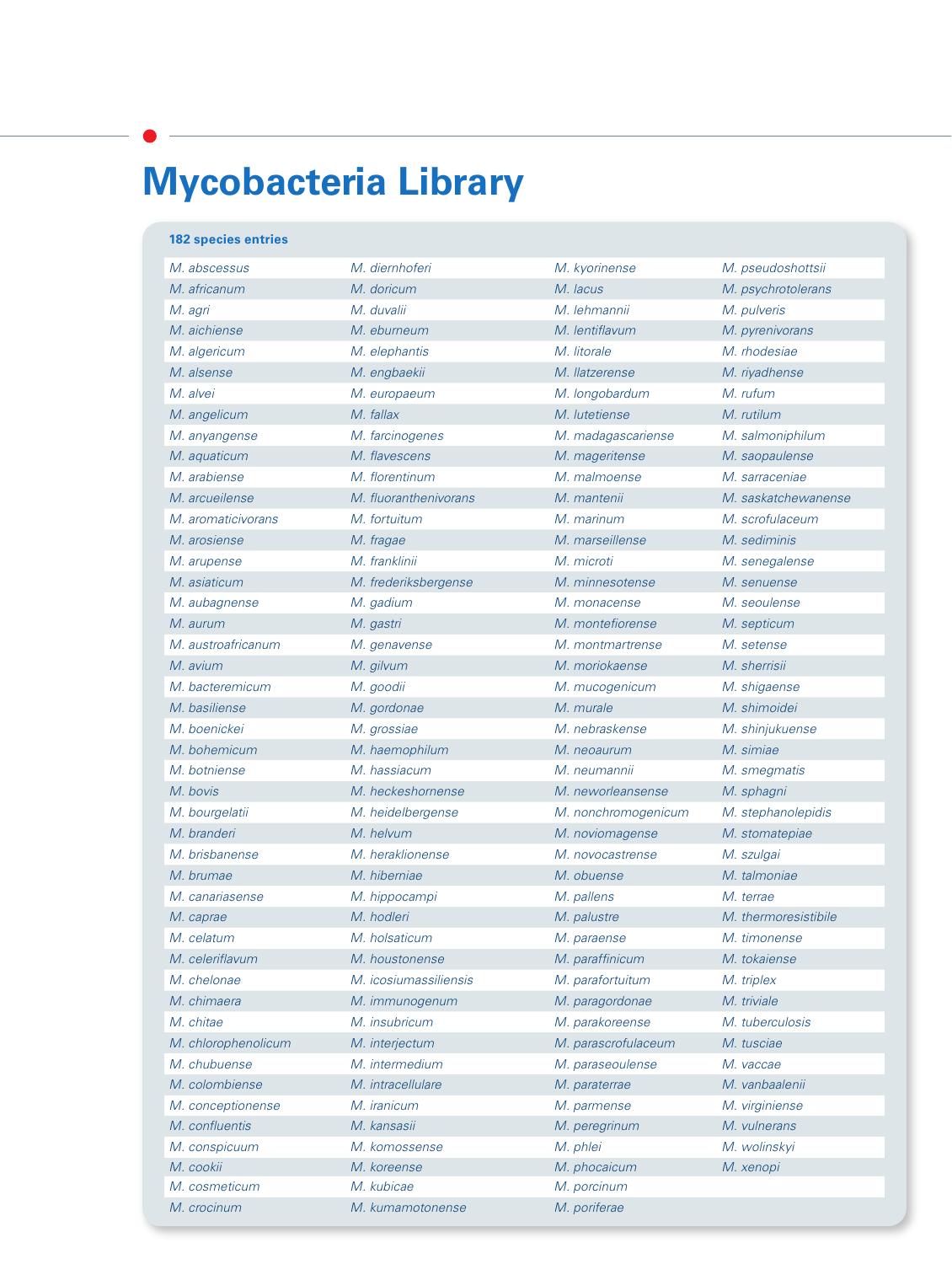### **MBT Mycobacteria software module**

The comprehensive library in combination with optimized software – including adapted thresholds for *Mycobacterium* spp. – ensures highly sensitive and specific identification in a fast and easy way.

These benefits are offered in a costeffective solution to ensure a high quality mycobacteria identification.



Easy selection of the sample type during  $\blacktriangleright$ sample preparation for optimized data acquisition and analysis



| Result overview table-start |                          |                       |                                 |                       |             |  |  |
|-----------------------------|--------------------------|-----------------------|---------------------------------|-----------------------|-------------|--|--|
| Target Pos.                 | Organism<br>(best match) | log(score)<br>(Conf.) | Organism<br>(second best match) | log(score)<br>(Conf.) | Consistency |  |  |
| A1                          | Mycobacterium duvalii    | 2.25<br>$(+ + +)$     | Mycobacterium duvalii           | 2.24<br>$(+ + +)$     | (A)         |  |  |
| H12                         | Escherichia coli         | 2.45<br>$(+ + +)$     | Escherichia coli                | 2.36<br>$(+ + +)$     | (A)         |  |  |
|                             |                          |                       |                                 |                       |             |  |  |

Results can be exported easily in a clearly structured and comprehensive report. The resultant report for each sample shows the two top matches along with their respective matching score.

#### **Adapted tresholds for increased sensitivity** log(score) Rank Matched Pattern NCBI Identifier (Conf.)  $2.25$  $\mathbf{1}$ Mycobacterium duvalii CCUG 50278 CCUG b 39688  $(***)$  $\frac{2.24}{(***)}$  $\overline{2}$ Mycobacterium duvalii 1184456 IIUB b 39688 2.02  $\overline{\mathbf{3}}$ Mycobacterium duvalii DSM 43545 DSM b 39688  $(+ + +)$ 1.84  $\overline{a}$ Mycobacterium duvalii DSM 43544 DSM b 39688  $(4 + 4)$  $1.77$  $\overline{\phantom{a}}$ Mycobacterium duvalii DSM 44244T DSM b 39688 田 1.67  $\,$  6 Mycobacterium duvalii DSM 43544 DSM b L 39688  $(+)$ 1.64  $\overline{7}$ Mycobacterium duvalii DSM 43543 DSM b 39688  $(+)$ 8 Mycobacterium duvalii DSM 43543 DSM b L 39688  $\overline{9}$ Mycobacterium engbaekii DSM 45694T DSM b 188915 10 1777 Mycobacterium gastri WC14\_0114 NYDH b

The top ten matches, along with precise information about the closest matching strain, can also be displayed. Note the adapted tresholds for increased sensitivity.